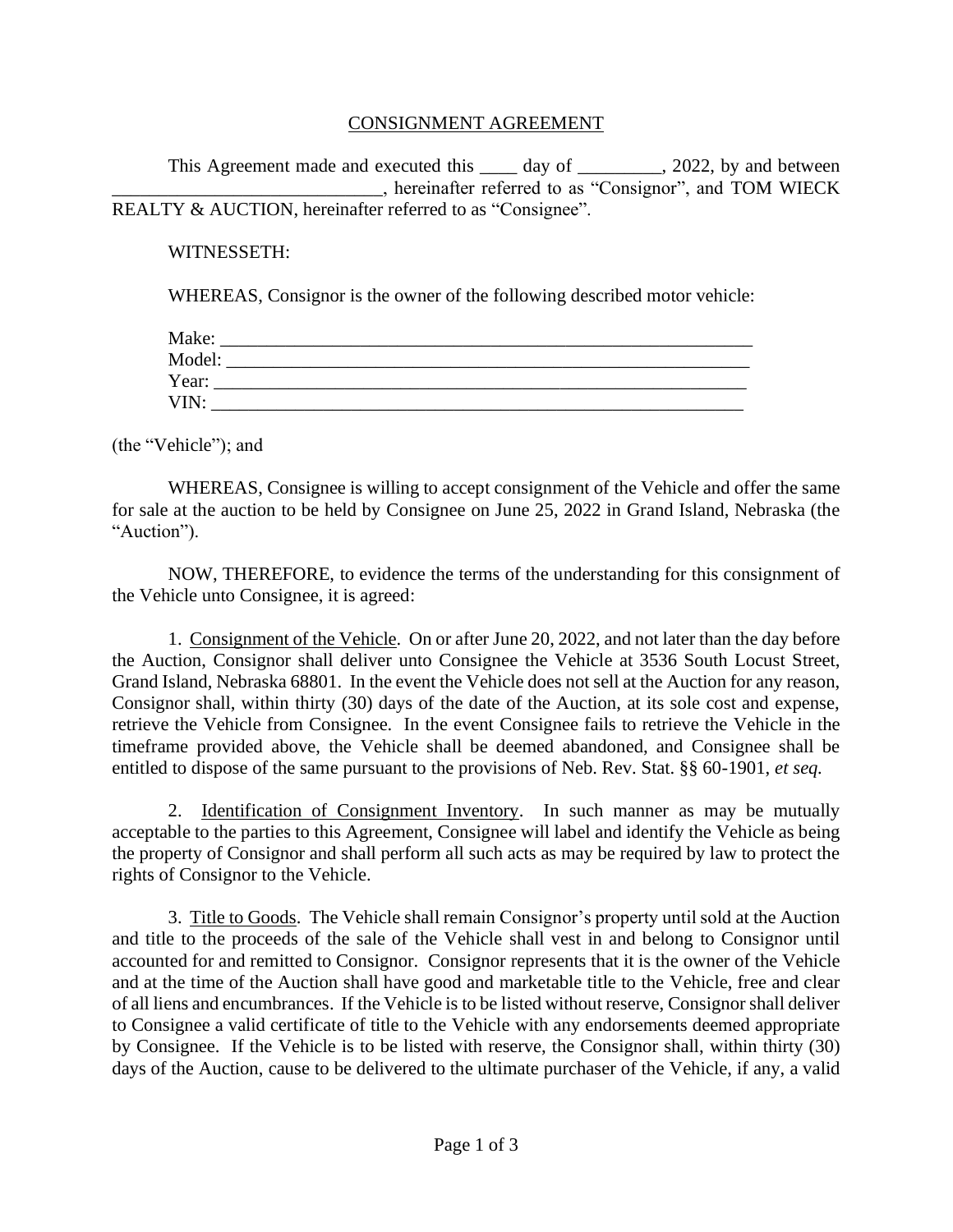certificate of title to the Vehicle with sufficient endorsements to permit said purchaser to obtain a certificate of title in their own name.

4. Risk of Loss. Consignor shall assume the risk of loss or damage to the Vehicle by fire, theft, or other insurable perils while the Vehicle remains in possession of Consignee, and shall continue in force all insurance now in force on the Vehicle, until the time the Vehicle is delivered to the purchaser at Auction or retrieved by the Consignor after the Auction if the Vehicle does not sell for any reason.

5. Report of Sale. Within fourteen (14) days of the Auction, Consignee shall make a report to Consignor identifying the amount of the sale proceeds and the name, address, and telephone number of the purchaser of the Vehicle, which report shall also itemize all fees to be retained from the sale proceeds, and shall remit to Consignor those proceeds that shall be in excess of the portion which Consignee is entitled to retain for its consignment services.

6. Reserve. The Vehicle shall be offered for sale at the Auction (check one): [ ] with a reserve of \$  $\qquad \qquad$ : [ ] without reserve.

7. Consignment Fee. As compensation for its services hereunder, Consignee shall be entitled to:

If sold without reserve, five percent (5%) of the sale price for the Vehicle sold by Consignee at the Auction, which Consignee may deduct and retain from the auction proceeds, plus a nonrefundable fee of Five Hundred and No/100 Dollars (\$500.00) due from Consignor to Consignee immediately upon the execution hereof; or

If sold with reserve, seven percent (7%) of the sale price for the Vehicle sold by Consignee at the Auction, which Consignee may deduct and retain from the auction proceeds, plus a nonrefundable fee of Seven Hundred and No/100 Dollars (\$700.00) due from Consignor to Consignee immediately upon the execution hereof.

8. Addresses for Notice. The address for any notice to Consignor shall be:

\_\_\_\_\_\_\_\_\_\_\_\_\_\_\_\_\_\_\_\_\_\_\_\_\_\_\_\_\_\_\_\_\_\_\_\_\_\_\_\_\_\_\_\_\_\_\_\_ \_\_\_\_\_\_\_\_\_\_\_\_\_\_\_\_\_\_\_\_\_\_\_\_\_\_\_\_\_\_\_\_\_\_\_\_\_\_\_\_\_\_\_\_\_\_\_\_ \_\_\_\_\_\_\_\_\_\_\_\_\_\_\_\_\_\_\_\_\_\_\_\_\_\_\_\_\_\_\_\_\_\_\_\_\_\_\_\_\_\_\_\_\_\_\_\_

The address for notice to Consignee shall be:

Tom Wieck Realty & Auction PO Box 5433 Grand Island, NE 68802

All such notices shall be deemed to have been given upon delivery in person or by courier to such address, or, if mailed, shall be deemed to have been given three (3) days after such notice shall have been deposited in the United States Mail, properly addressed, postage prepaid.